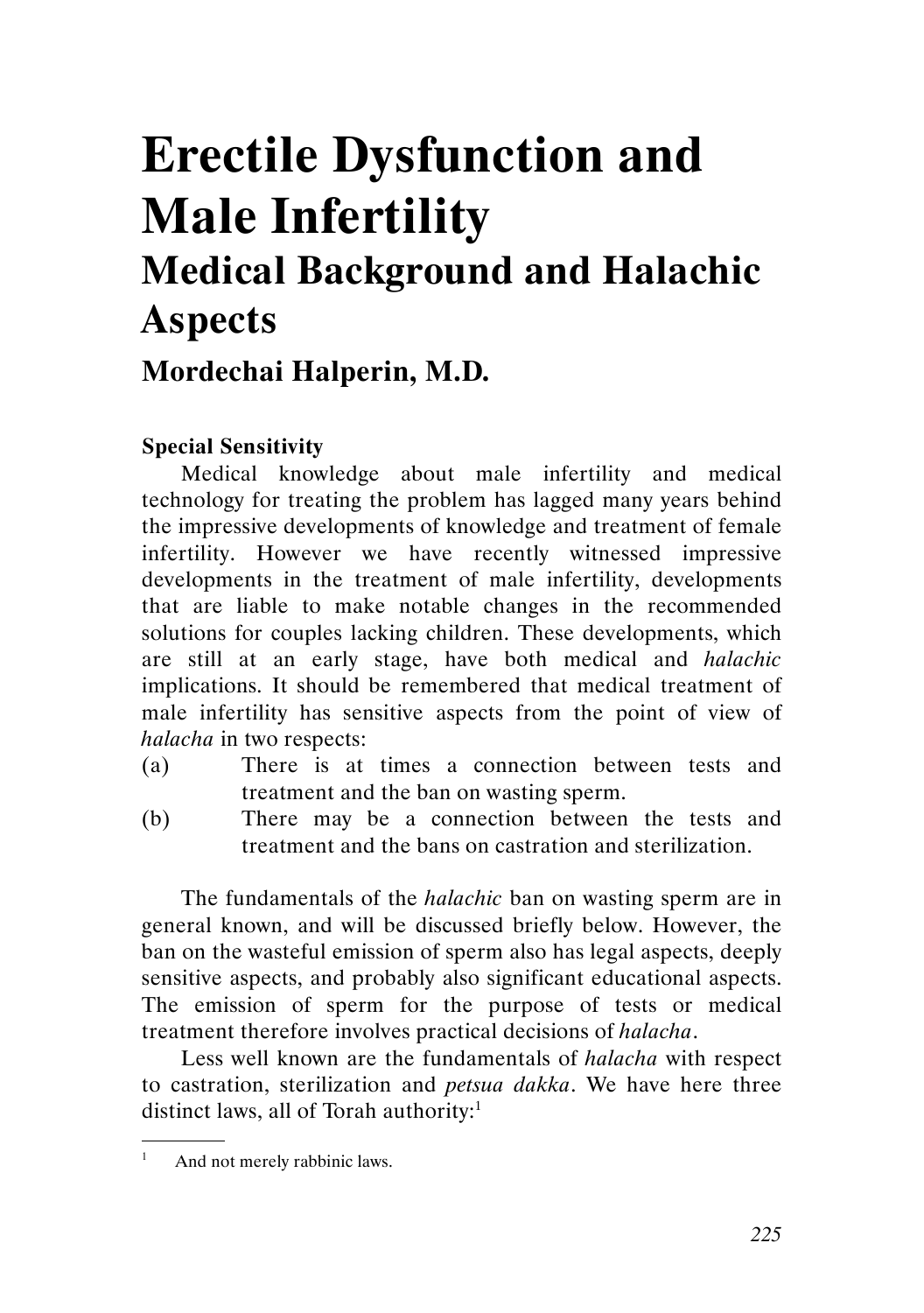- (i) There is a ban on sterilizing (by castration or other means) of any male human or male animal.<sup>2</sup>
- (ii) A petsua dakka is not allowed "to enter God's congregation," *i.e.* to marry a Jewess. $3$
- (iii) It is forbidden to disqualify a person from marrying by rendering him a *petsua dakka*.<sup>4</sup>

What is meant by *petsua dakka*? We may take as a starting definition that it describes a person who has been rendered sterile as a result of some sort of injury, not necessarily caused by another person. The third law then appears to merely duplicate the first in certain cases. However, as we shall see, this definition, though approximate, is not accurate. According to some opinions, a person who has been sterilized is not necessarily, in all cases, a *petsua* dakka; and a person can become a *petsua dakka* without becoming sterile. Thus while (i) and (iii) undoubtedly overlap, each can apply without the other. This has a bearing on our discussion.

Any surgical operation that is liable to interfere with a man's reproductory organs certainly has implications which may well be affected by the laws mentioned, and can raise halachic problems that are far from simple.

In order to understand the laws of *petsua dakka* it is first necessary to understand something of the anatomy of the sperm path.

<sup>&</sup>lt;sup>2</sup> Leviticus 22:24. The verse is not too clear and appears to refer only to animals and only in the Land of Israel, but is interpreted (not extended) by the rabbis to refer to sterilizing any male human or animal anywhere in the world, not necessarily by surgical castration. See Talmud Shabbat 101b, Chagiga 14b; Shulchan Aruch, Even Ha'ezer 5:11-12; Be'ur Hagra ibid. §25; Nishmat Avraham ibid. §11.

<sup>&</sup>lt;sup>3</sup> Deuteronomy 23:2. (See Shulchan Aruch. Even Ha'ezer 5:1) Again, this only applies to a male. The Torah refers to petsua dakka and kerot shofechah; we will use the former term to include the latter, as the technical difference between them is not relevant here.

<sup>&</sup>lt;sup>4</sup> This is not a specific law in the Torah, but a specific instance of a general law. Performing a physical act that disqualifies a person from marrying a Jewess constitutes in itself an injury, quite independent of any physical injury that may be caused. Causing a person injury, even such as this, is forbidden (See Rabbenu Yonah, Pirkei Avot 1:1).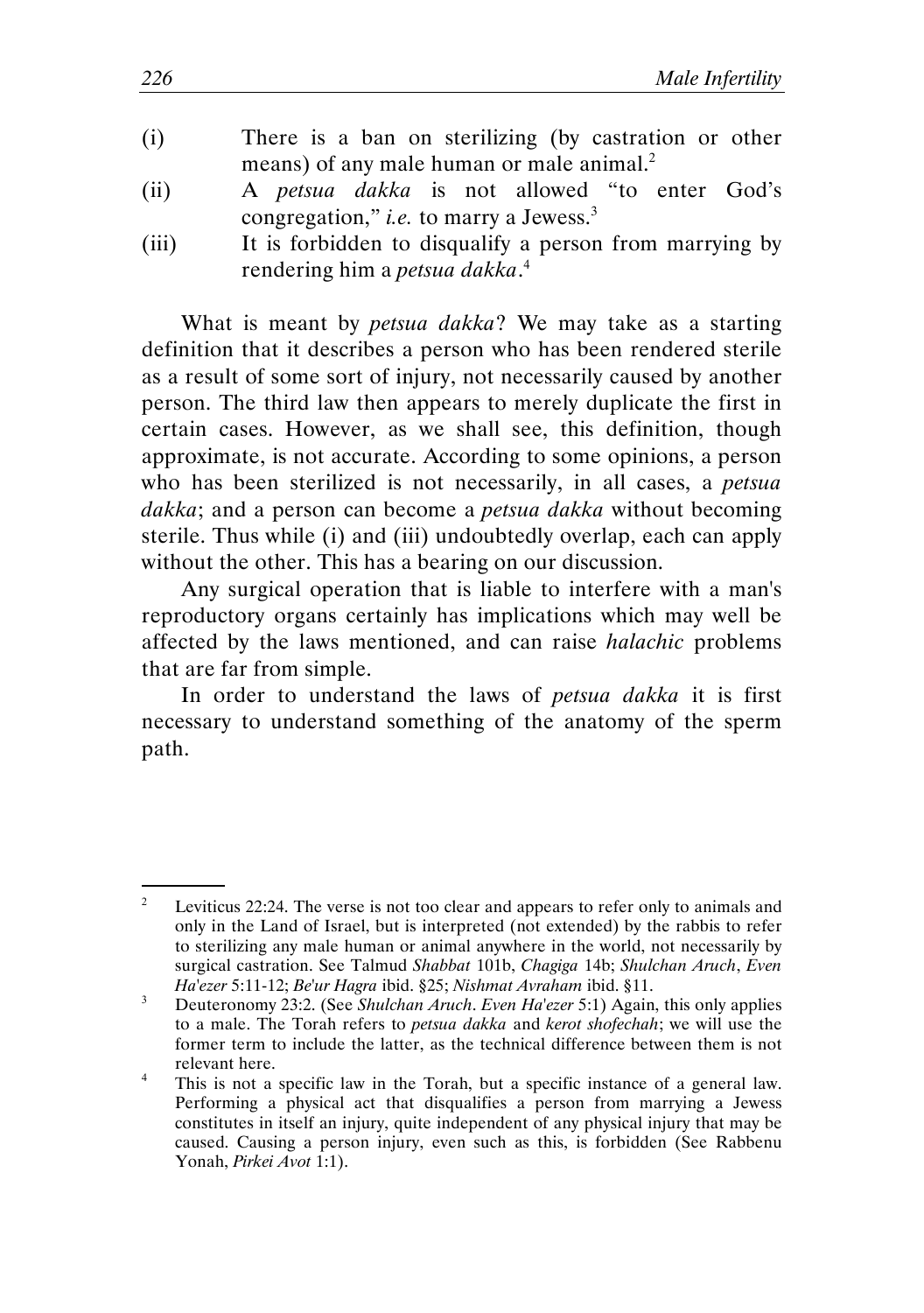### Anatomy of the Sperm Path as a Basis for the Laws of Petsua Dakka

Sperm cells are created in the testes, $5$  collected in a system of fine tubes and passed to the epididymis. From here they pass through the vas deferens, a tube that leads the cells from the scrotum, via the inguinal canal, into the pelvic cavity. The vas deferens pass through the abdominal cavity (from both sides) via the prostate, and join the urethra (the duct for urine) between the bladder and the beginning of the penis. The doctor can generally feel the beginning of the vasa in the scrotum, but where it is difficult to feel this with a physical examination, a more comprehensive search of the state of the vasa is required.

Shulchan Aruch defines petsua dakka as one whose testes are injured.<sup>6</sup> This implies that any traumatic striking of the testes can produce a legal status of *petsua dakka*.<sup>7</sup> Shulchan Aruch continues "A male<sup>8</sup> can be disqualified [from marrying a Jewess] by defects in any of three organs: the penis, the testes, and the 'paths in which the sperm matures', which are called 'the testicle cords'." (The 'testicle cords' referred to are known medically as vasa efferentia, epididymis and vas deferens).

The immediate practical implication is that tying and cutting the vas deferens in the scrotum contravenes the Torah's ban on sterilization, and anyone so treated is classed as a *petsua dakka* and restricted regarding marriage. In legal phraseology, he is "disqualified from entering the congregation." This is the basis of the objection in Jewish law to sterilization by cutting the vas.<sup>9</sup>

Most elderly men are affected to some extent by benign prostatic hyperplasia, and a significant proportion of these people are required to undergo an operation to remove the prostate. Until recently, urologists used to tie the vasa at the same time as they removed the prostate in order to prevent infection from penetrating into the testes. Cutting the vas within the scrotum or the pelvis apparently creates a status of petsua dakka. These people relied on the decision of Sefer Mitzvot Gadol, however, according to .

<sup>&</sup>lt;sup>5</sup> Referred to in the Torah as eshech (Lev. 21:20) and in the Mishna as *beitsah*.

 $\frac{6}{7}$  Shulchan Aruch, Even Ha'ezer 5:2.

 $\frac{7}{8}$  Ibid. 5:1.

A woman is not prevented from marrying on account of any interference with her reproductory organs. The law applies only to males.

<sup>&</sup>lt;sup>9</sup> Nishmat Avraham, 3:5:8:12 (2, 6).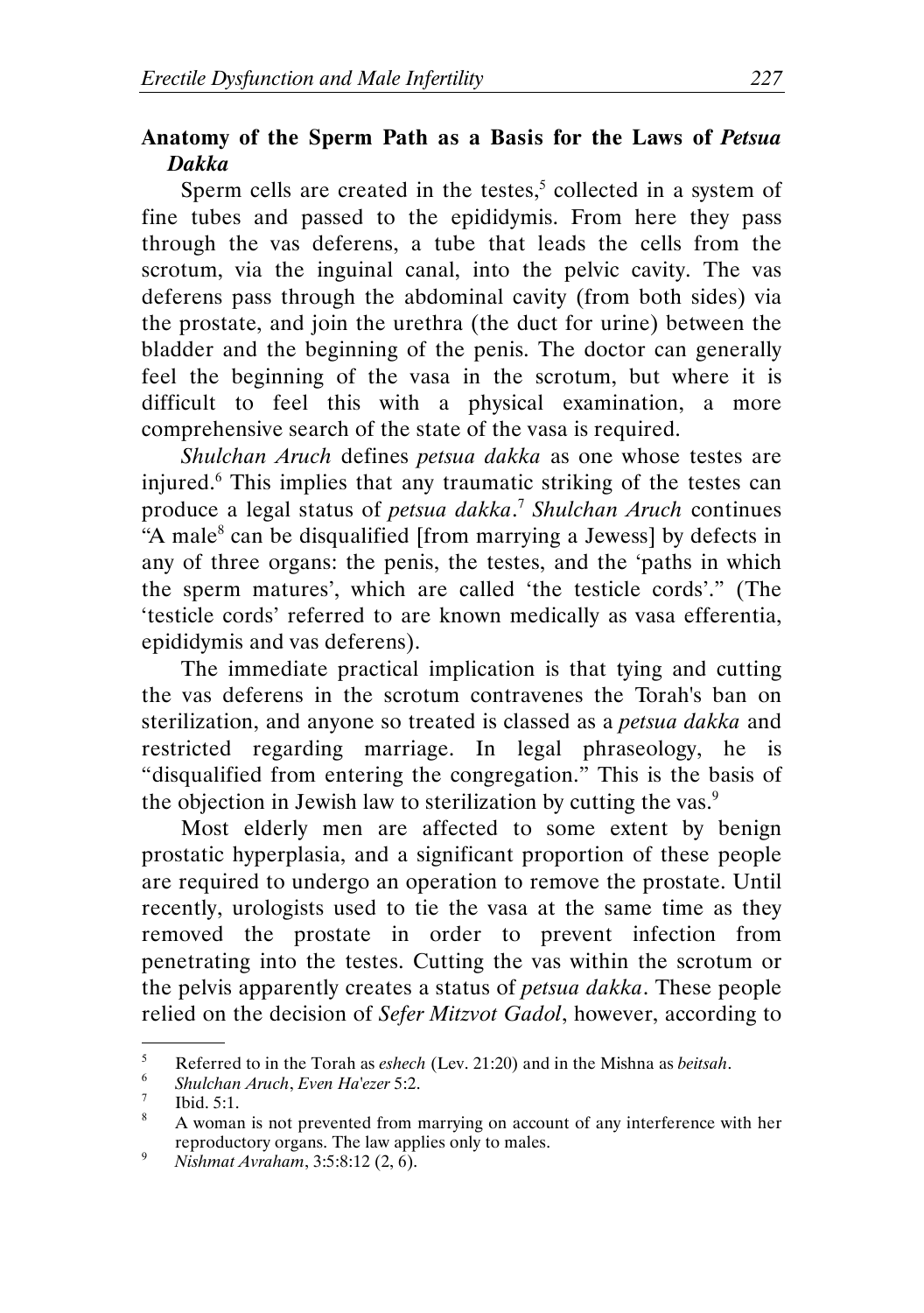whom any action performed for medical reasons does not create a petsua dakka. 10

Chazon Ish here introduced an important new halachic principle:<sup>11</sup> anything affecting the sperm ducts within the abdomen does not create a disqualified petsua dakka; the laws of petsua dakka in the Torah apply only if the damage is within the scrotum where the vasa can be felt by hand. According to this opinion, there is no need to rely on the decision of Sefer Mitzvot Gadol. Whatever happens to the vasa within the abdomen does not create a disqualification, even if not done for medical reasons (such as the result of a war wound or other injury). But despite Chazon Ish's clear decision, the issue is not all that simple, as we shall see from the case of the patient from Pumpedita.

#### The Patient from Pumpedita

An interesting medical case is described in the Talmud.<sup>12</sup> An inhabitant of Pumpedita had an obstruction in his sperm duct, as a result of which the sperm emerged "in the place of the urination". Rabbi Bivi considered that his reproduction ability was not affected, but Rabbi Papi expressed his view very strongly to the contrary: he maintained that sperm that deviated from its normal place did not mature properly and would be sterile.

The commentators disagree over the medical interpretation of what actually happened. Chazon Ish gave an explanation that is not consistent with our knowledge of anatomy.<sup>13</sup> He wrote, in selfjustification, that this is an example of a case where "nature has changed," and that human anatomy was different in Talmudic times. The view of Chazon Ish presents many difficulties. Consequently Rabbi Padwa, in Cheshev Ha'efod, explained the story in a way that does not require belief in a change in human anatomy since the period of the Talmud. He considers that the sperm duct of the patient from Pumpedita became perforated somewhere within the abdomen, and the sperm found an alternative route to the urethra.<sup>14</sup> .

<sup>&</sup>lt;sup>10</sup> Sefer Mitzvot Gadol, Negative laws 119, quoted by Chatam Sofer, Responsa, Even Ha'ezer 1:17.

<sup>&</sup>lt;sup>11</sup> Chazon Ish, *Ishut*, 12:7.

 $12$  Yevamot 75b.

 $^{13}$  Chazon Ish, *Ishut*, 12:7.

Cheshev Ha'efod Responsa 2:8, quoted by Nishmat Avraham, Even Ha'ezer 5:3.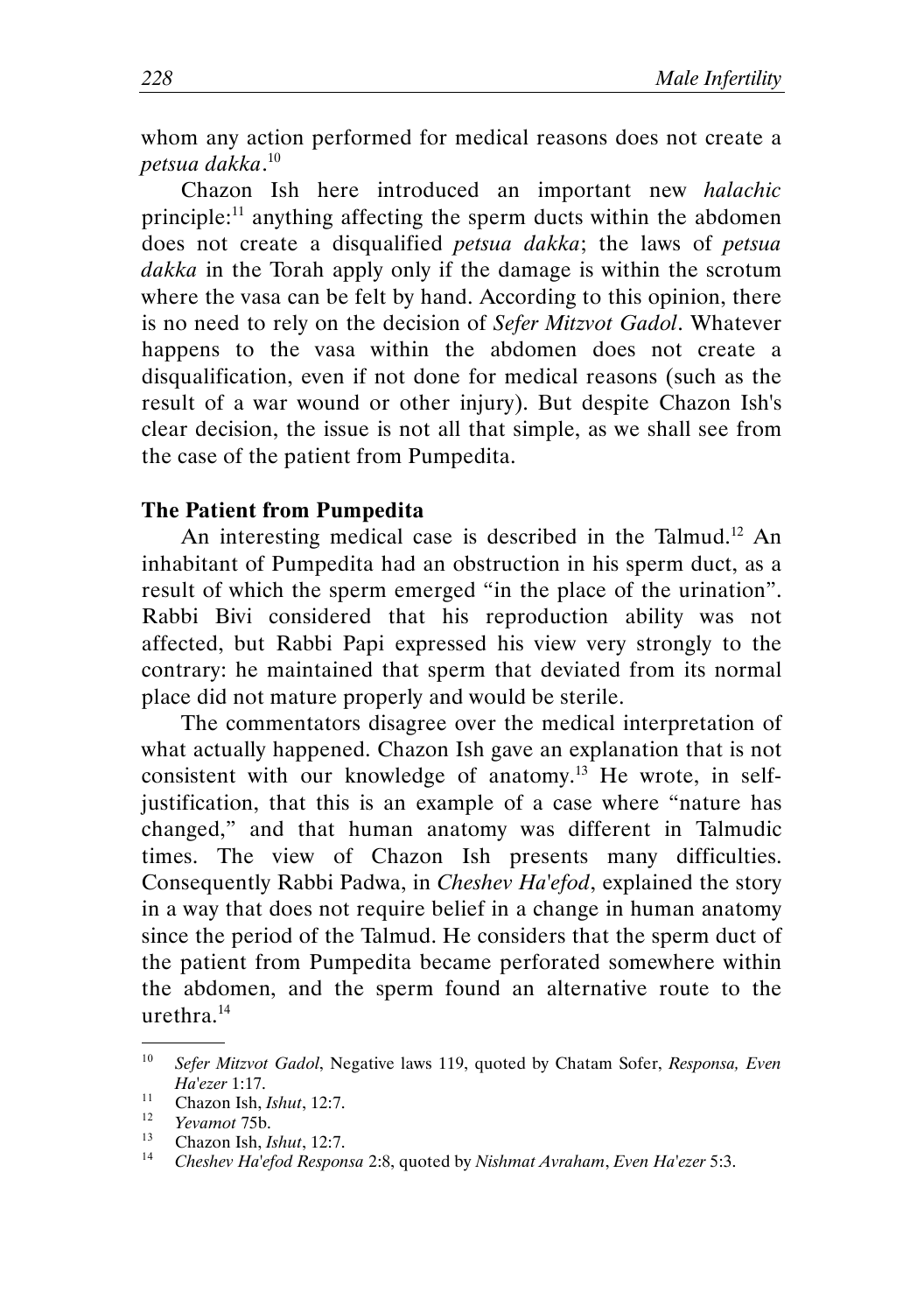Rabbi Auerbach found great difficulty in accepting this explanation.<sup>15</sup> How, in talmudic times, could they conduct an accurate diagnosis of a deep wound within the abdominal cavity?

All these problems can be resolved by means of a simple explanation of what occurred at Pumpedita. There was a retrograde ejaculation of sperm into the bladder, as a result of which the sperm did not come forward and emerge during intercourse, but came out later when urinating. On this explanation the obstruction referred to was not a mechanical obstruction but a functional one, and "the issue of the sperm in the place of the urination" means the emergence of the sperm was at the time of urination.

This is exactly what occurs after a prostate operation, and when it happens there is no need for special equipment to diagnose it. The patient simply notices that the sperm does not emerge from the body until he urinates subsequent to intercourse.

Rabbi Papi's strong objection also makes more sense in the light of modern medical knowledge. Sperm cells that reach the bladder are in general sterile, mainly because they are affected by low pH of the surrounding urine.<sup>16</sup>

Rashi and most of the early authorities (Rishonim) explain the talmudic discussion surrounding the case as being concerned with the laws of petsua dakka. That would imply that a status of petsua dakka can be created even by a functional problem within the abdomen, contrary to the opinion of Chazon Ish. However, Rabbi Eliezer of Metz claims that the discussion in the Talmud is not concerned with the disqualification of petsua dakka, but merely with that particular person's ability to procreate and his paternity of the children.<sup>17</sup> If we accept that opinion, there is no rebuttal of the view of Chazon Ish that damage to reproductory organs within the abdomen does not disqualify as petsua dakka.

The first question addressed to Rabbi Daichovsky concerns surgical damage to the sperm ducts in the course of treating a patient who suffers from infertility as a result of a physical obstruction in those ducts. The surgical technique requires the

<sup>&</sup>lt;sup>15</sup> See Nishmat Avraham, ibid.

In rare cases where the urine is not acidic but basic, the sperm cells can occasionally be fertile. This can be used to justify the rejected opinion of Rabbi Bivi. In practice the urine can be made basic by medical means.

<sup>&</sup>lt;sup>17</sup> *Yere'im* §29. Quoted in part in *Beit Shemuel, Even Ha'ezer* 5:9.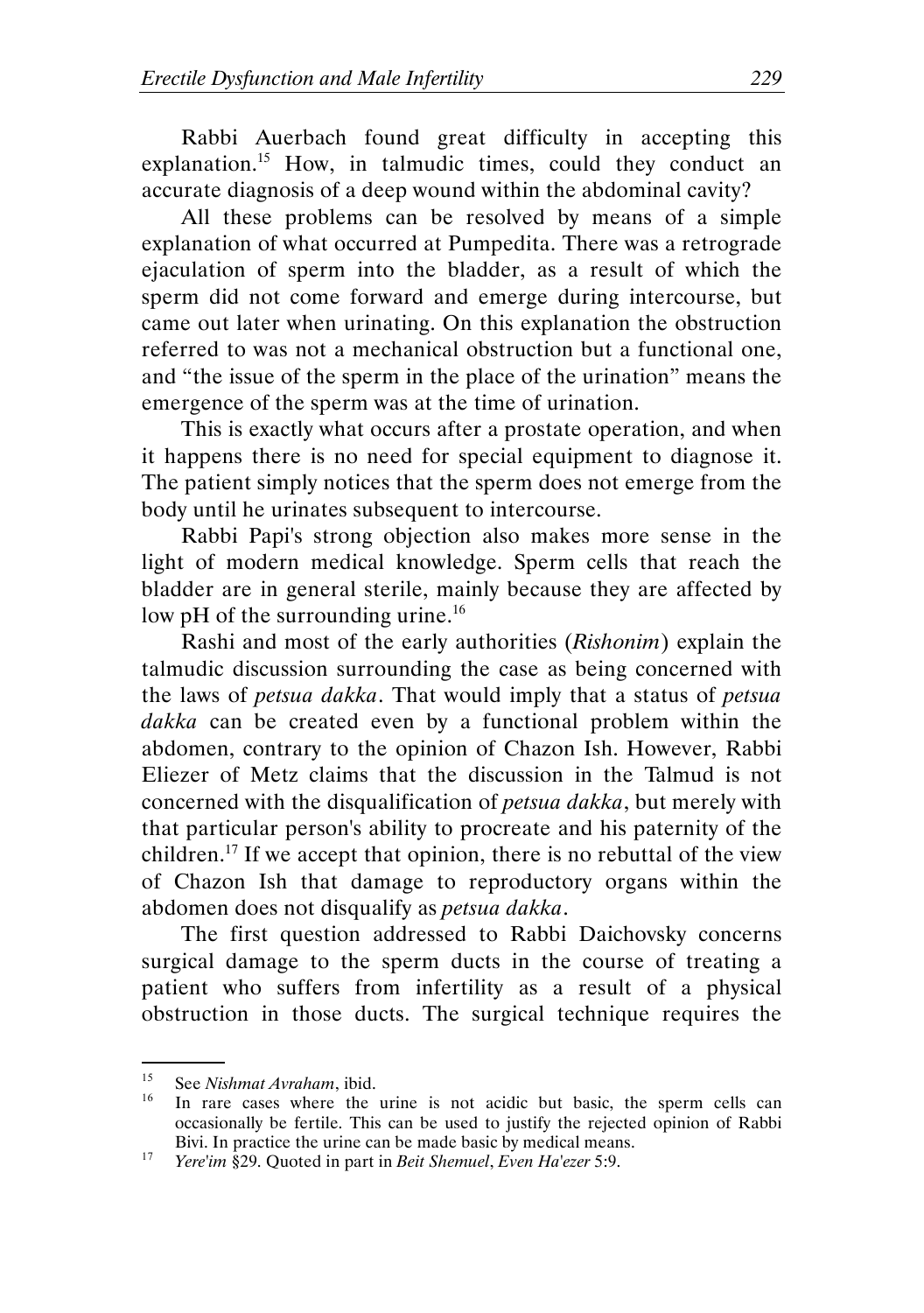obstructed portion of the duct to be removed first, and the two loose ends to then be joined together. The first incision apparently creates a status of *petsua dakka*,<sup>18</sup> but the remainder of the operation repairs the damage. Does the surgical repair also "repair" the *halachic* damage and cancel the disqualification of petsua dakka?

The Rishonim disagree as to whether, when an animal is slaughtered for food, repairing the damage to a *triefa* (in the technical sense of an animal that is injured before or during the slaughtering) can render it kosher.<sup>19</sup> Fundamentally a similar question can be asked in the case of *petsua dakka*.<sup>20</sup> The main question is whether or not the incision may be made in the first place, since in a surgical operation there can never be an absolute certainty that the subsequent repair will be successful.

#### Testing the Fertility of the Sperm

Although Shulchan Aruch describes wasteful emission of sperm as being one of the most serious of all the sins of the Torah, $^{21}$  there is disagreement among the Early Authorities as to whether this is indeed banned by the Torah or merely by the Rabbis.<sup>22</sup> Not by chance, there are also many sensitive effects of the ban on wasting sperm, as with other laws connected with behavior likely to influence the continuation of the human race.<sup>23</sup> The kabbalists have considered the matter at length, $^{24}$  but I have not studied kabbala. This sensitive subject also has many educational implications. Educators know that the period in the life of an adolescent in which he forms his attitude can influence the entire duration of his life. For this reason, legal authorities in the past, as in the present, have dealt with the matter with appropriate caution.

<sup>&</sup>lt;sup>18</sup> That is, if the opinion of *Sefer Mitzvot Gadol* quoted above is not accepted.

<sup>&</sup>lt;sup>19</sup> Nachmanides (Ramban) Chullin 76a, and Rashba ibid.

See Yevamot 76a, that repairing damage does cancel the disqualification of *petsua* dakka.

<sup>21</sup> Even Ha'ezer 23.

 $22$  Responsa Torat Chesed 2:43. See also entry Hash'chatat Zera in Talmudic Encyclopedia.

<sup>&</sup>lt;sup>23</sup> See e.g. Minchat Chinnuch 209.

See M. Kasher, Torah Shelemah, Genesis 38:10, note 45. See also Professor Ta-Shema Haniglah Shebannistar p.35: This topic is reiterated many times in the Zohar, and stressed in Exodus 3:72.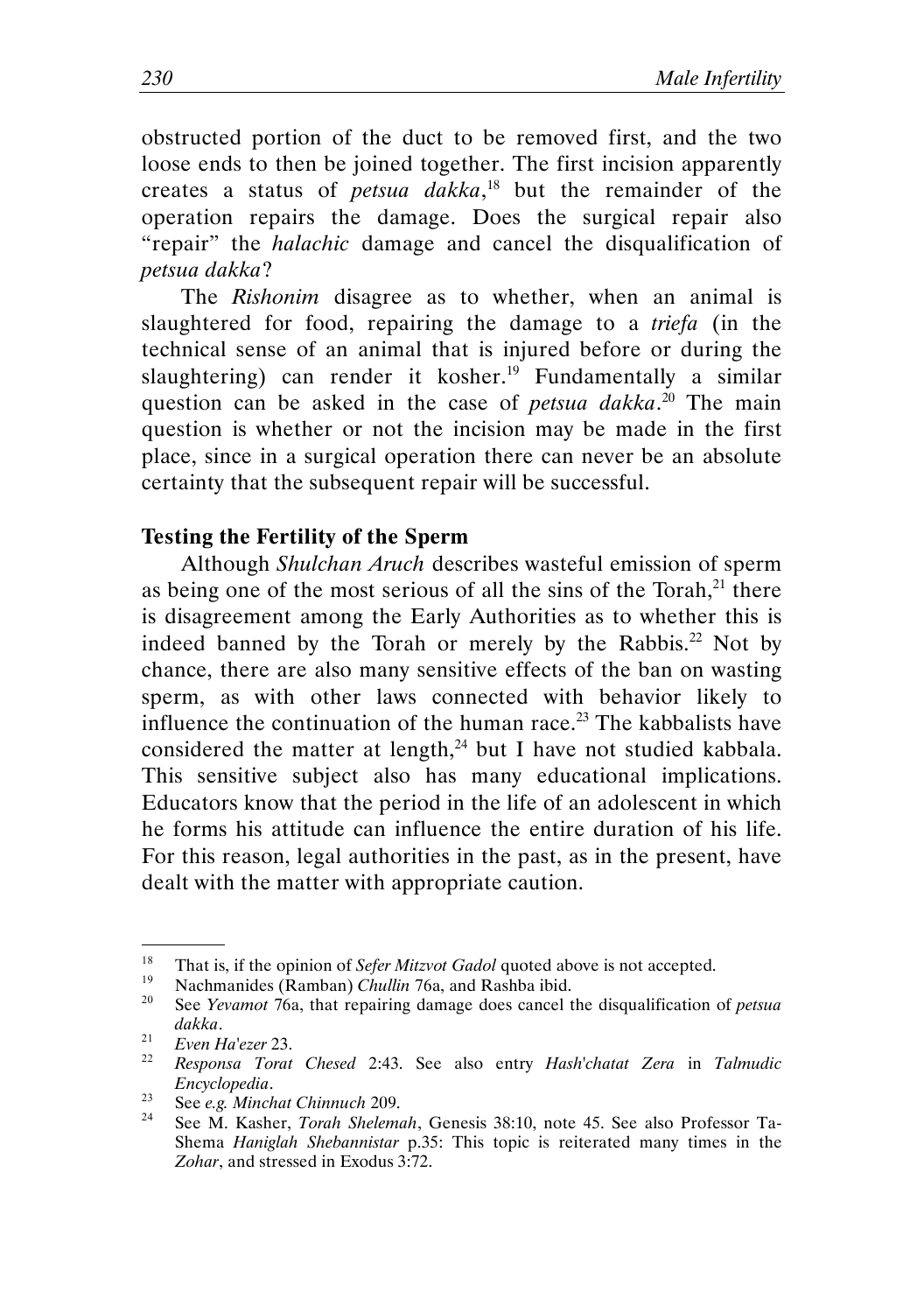The essence of the discussion is a basic disagreement among the Early Authorities as to the source of the ban on "wasting". According to Tosafot, the ban is derived from the duty to reproduce.<sup>25</sup> Emission of sperm for the purpose of enhancing reproduction, such as to conduct tests or to provide treatment for infertility, would in that case fall outside the scope of the ban. On the other hand, many other Early Authorities considered that the ban on wasting sperm is unconnected with and independent of the law to reproduce, but is based on a Baraita which derives it from the ban on adultery.<sup>26</sup> Adultery is certainly not permitted even for the purpose of reproduction.

Two of the leading authorities of the last generation, Rabbi Israel Z. Gustman and Rabbi Moshe Feinstein, disagreed on the practical law. The former, who was already in his youth a Rabbinical judge in Vilna at the time of Achiezer, gave a clear decision that the ban on wasting sperm is rooted in the idea that it prevents reproduction. In his opinion, where sperm has to be emitted for the requirements of reproduction, this is permitted ab initio, and not merely post facto.<sup>27,28</sup> Rabbi Feinstein, a leading halachic authority in the U.S.A. for three generations, gave his decision that any emission of sperm which is not connected with the woman's body is within the sphere of the ban on adultery, with all the consequent legal implications.

Rabbi Feinstein's decision, as well as the special sensitivities mentioned above, have raised great doubts which affect the new testing technologies listed by Professor Bartov.

When investigating male infertility it is often necessary to test the sperm. The basic test is not expensive, and the sperm is investigated using a normal light microscope. This will clarify the situation in some cases; in other cases, more comprehensive and

<sup>&</sup>lt;sup>25</sup> Sanhedrin 59b, s.v. Veha, and likewise Rabbenu Tam in Yevamot 12, s.v. Shalosh.<br><sup>26</sup> Tesefet ibid. Also Bemben, Ban, Beshbe Niddah 13e, Bereits is in Niddah 13b.

<sup>&</sup>lt;sup>26</sup> Tosafot ibid. Also Ramban, Ran, Rashba Niddah 13a. Baraita is in Niddah 13b.<br><sup>27</sup> During Bassayar 5,728 (1078) Lasked Babbi Gustman, an babalf of an absor

<sup>27</sup> During Passover 5738 (1978) I asked Rabbi Gustman, on behalf of an observant young couple, a medical-halachic question, the reply to which was dependent on the source of the ban on wasting sperm. Rabbi Gustman permitted the action, which was to have future implications concerning the ability to procreate. Two weeks later he called me and asked me to return to the couple and reassure them that the permission was ab initio and not merely post facto. Some time later, he repeated this request.

<sup>28</sup> Responsa Iggerot Moshe, Even Ha'ezer 1:70 and 3:14. See also Nishmat Avraham, part 3 (Even Ha'ezer) 23:1 p. 112, quoting Rabbi Auerbach.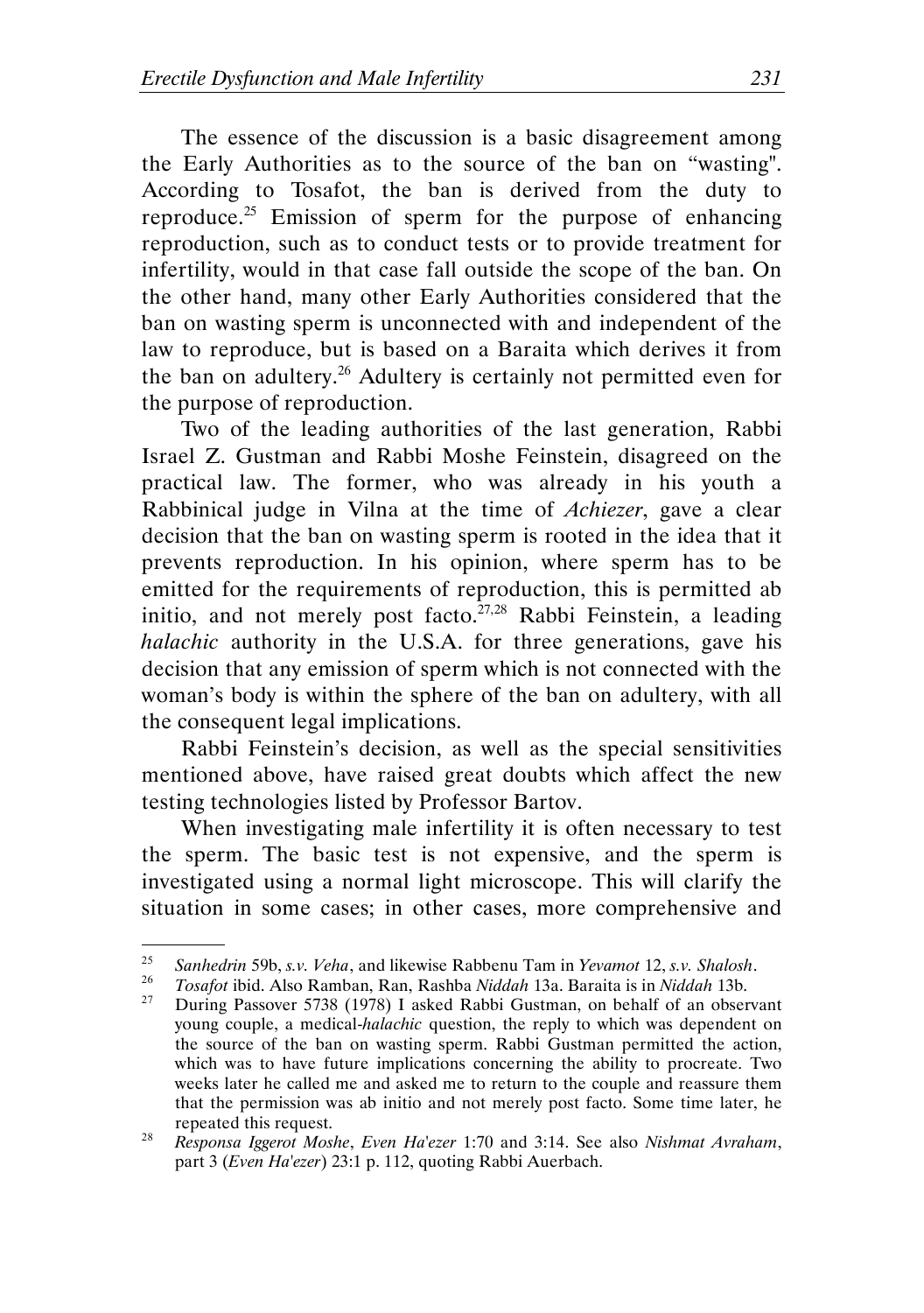complex tests may be necessary. The latter may include biochemical or microbiological tests, examination by an electron microscope, and so on. The normal accepted procedure is to first perform the simple test, and then if necessary subsequently perform further tests which require additional emission of sperm.

An alternative possibility is to send the patient to Professor Bartov's laboratory for comprehensive testing at the start. One examination includes all the tests required, with just one emission of sperm. The disadvantage of this is the extremely high cost of this comprehensive test, for the Torah is known to take pity on our financial constraints.

Hence the question arises whether it is preferable to start with a cheap and simple test, and to conduct the more expensive comprehensive tests only if they are found to be necessary, or to undergo the expensive comprehensive tests at the outset in order to prevent "unnecessary" emission of sperm.

#### Medical Treatment of Impotence<sup>29</sup>

Impotence at any age affects family relationships ("domestic peace"), $30$  but at a young age it can also be a direct cause of childlessness. A further connection between impotence and fertility has recently been discovered, though not as yet fully understood: men who have undergone medical treatment for impotence have often found that their fertility rate has also improved as a result.<sup>31</sup>

To understand the physiological system of erection we need to look at a cross-section of the penis (see illustration on p. 123 supra). In the upper section one can clearly see the two corpora cavernosa which cause the erection, the arteries which supply blood to the corpora, and the elastic membrane (tunica albuginia) which covers the corpora and whose function plays a positive part in establishing a normal erection. In the lower section we see in the form of an ellipse the corpus spongiosum in the middle of which is the urethra from which emerges, as appropriate, urine or semen.

<sup>&</sup>lt;sup>29</sup> See M. Halperin *Infertility on Account of Vaginismus and Impotence in Female and* Male Fertility (eds. J. G. Schenker and A. Alhalal, Akademon 1996) ch. 26 pp. 399- 410.

 $^{30}$  Talmud *Shabbat* 152a.

See following section, pp. 235-237.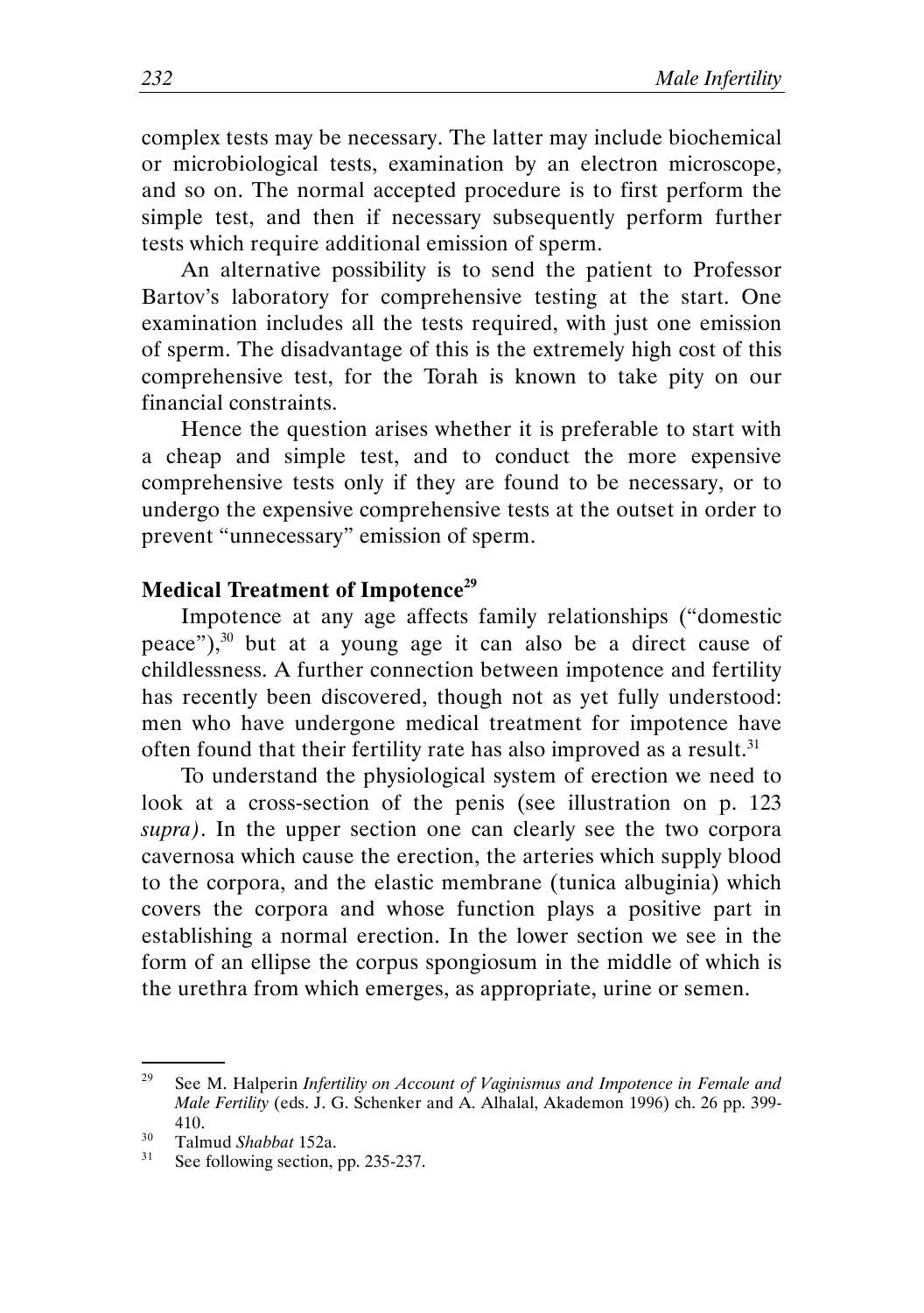For a normal erection to take place, the blood flow to the corpora cavernosa has to be elevated up to four times the regular flow, this combines with a significant reduction in the venous drainage of the cavernous sinuses. This result is achieved by relaxing the smooth muscles in the cavernous arterial walls, the arterioles that emerge from them, and the cavernous sinuses. As a result of the increase in both the pressure and quantity of blood within the corpora cavernosa, the latter become longer, wider and straighter, in exactly the same way as a balloon becomes wider and straighter when the quantity and pressure of air being forced into it is increased. When this mechanism is not working properly a man will suffer from impotence. Previously such a defect in the mechanism was attributed in most cases to psychological causes. It is now known that in over 80% or even 90% of instances where a man suffers from impotence the primary trouble is organic (physical); but this is usually augmented by a secondary psychological cause arising from the man's personal insecurities regarding his situation.

Up to the late eighties, the only way to treat a man suffering from severe organic impotence was by implanting a prosthesis in the penis to replace the original corpora cavernosa. The impressive development of the early nineties has been the discovery of medical treatment for organic impotence. This new treatment includes injecting medicines that enlarge the blood vessels which supply the corpora cavernosa. Millions of patients throughout the world have been able to once again enjoy reasonable sexual functioning with the development of the injection treatment. Some of them have been freed completely from requiring the injections following the treatment, while others still require self-injection before each intercourse. Compared with the old-fashioned method of implanting a prosthesis, the medical treatment constitutes a real breakthrough. During the late nineties some oral medications were developed, the PDE5 inhibitors. Nevertheless, many patients are still in need of intracavernoseus injections.

The implication regarding a good relationship (which the Talmud refers to as "domestic peace") is clear. The Talmud<sup>32</sup> describes a medical situation characteristic of old age. Rabbi Judah

 <sup>.</sup>  $32$  Ibid.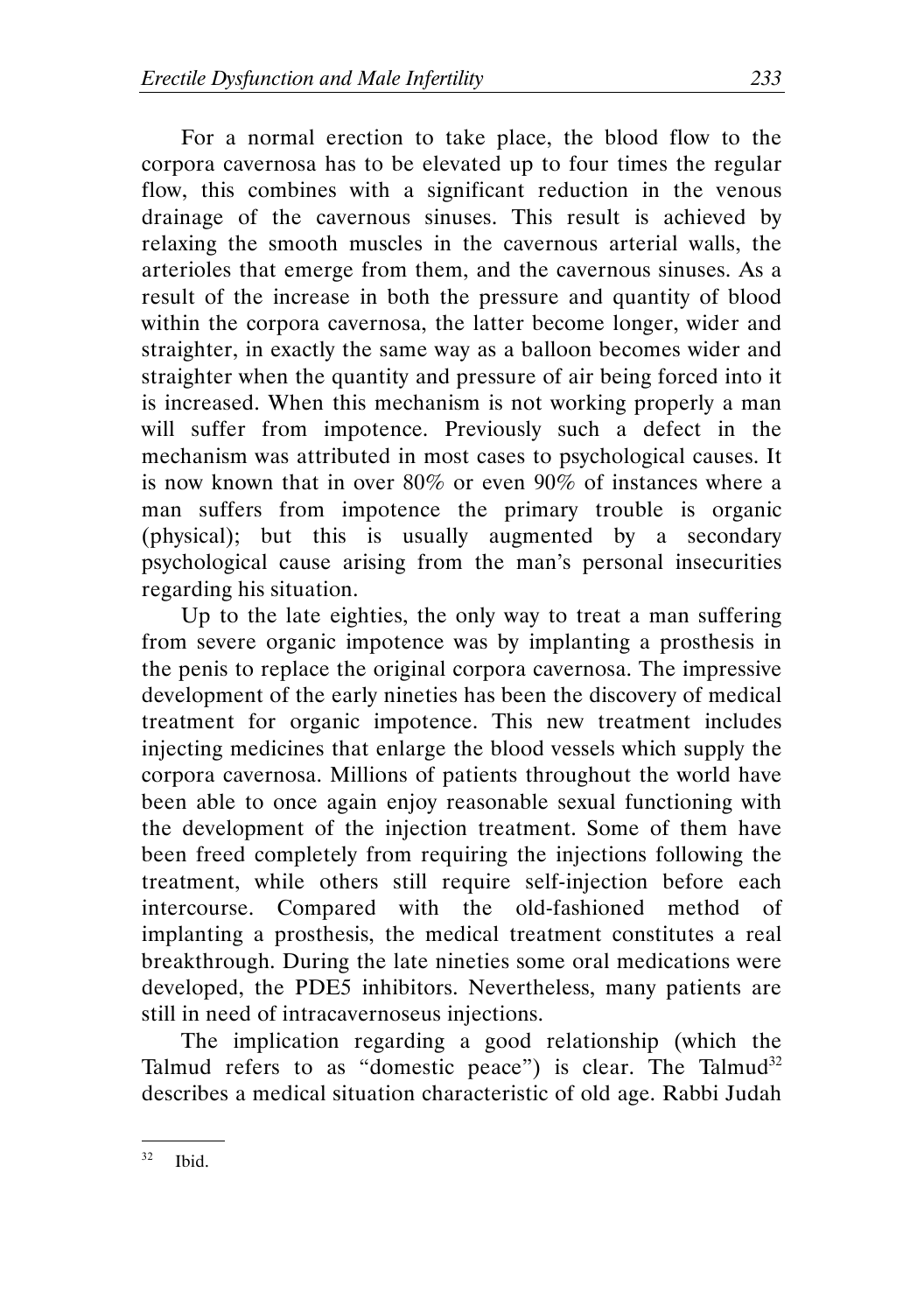the President asked Rabbi Simon ben Chalafta why he did not visit him on the Festival, to which Rabbi Simon replied:

Rocks have become high,

Those near have become far,

Two have become three,

That which creates domestic peace has become defunct.

This wonderfully describes an extensive damage to the blood vessels which affects several body organs, including the limbs, the heart and the penis. Such a damage makes it difficult to climb even small heights ("rocks become high"), to walk even a small distance ("those near become far"), requires the support of a cane ("two become three") and removes the ability of the organ that "creates domestic peace" to function.

Today functional impairment can be overcome in most cases, on condition that the treatment is applied correctly taking care to avoid complications. The final result enables normal family life to continue.

Professor Bartov correctly mentioned impotence as one of the causes of infertility among young couples. The problem exists but can be dealt with by the new method. Following the treatment, some of those who are treated are cured as a result of two mechanisms: relaxation of the smooth muscle on the wall of the contracted blood vessels, and absorption of small lumps following increased blood flow around them. Others are able to live normal sex lives conditional on self-injection before intercourse.

A basic halachic question that arises in connection with treatment for impotence is that of the Sabbath. I am asked daily by observant Jews who undergo treatment "What about treatment on the Sabbath? May the medicine be injected on the Sabbath into the corpora cavernosa?"

The corpora cavernosa are in some ways very similar to the hollows in the veins, because their sinuses too are filled with blood, but there is a difference. The normal procedure with intravenous injections is to first draw a little blood, in order to verify that the needle has penetrated the vein. Such drawing of blood is not necessary when injecting into the corpora cavernosa.

In order to give a halachic decision on such a matter, it is first necessary to define the legal (halachic) status of a patient suffering from impotence. He is clearly not one whose life is in danger, but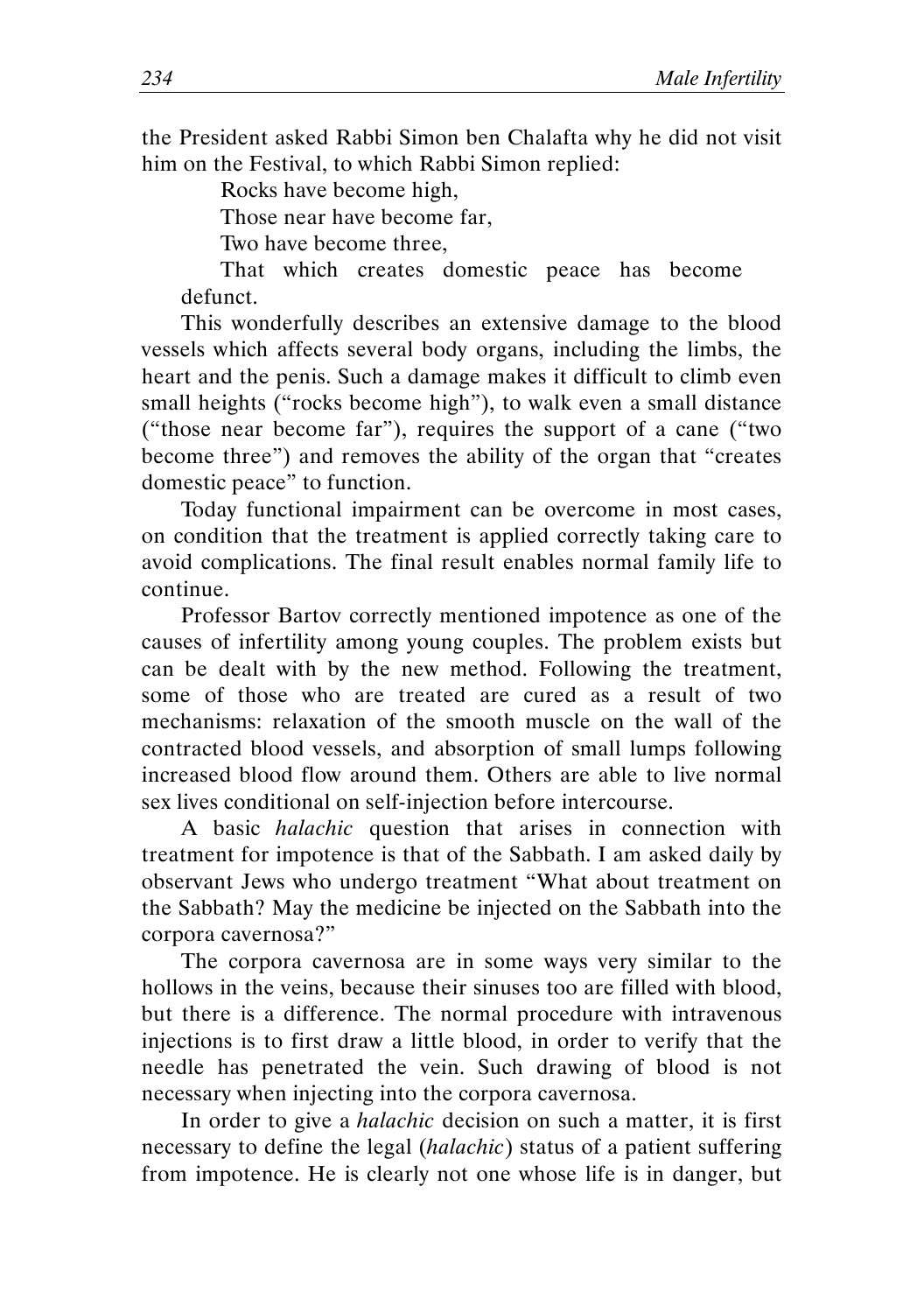he might possibly be classified as "one who is ill but whose life is not in danger" who is allowed to have medical treatment on the Sabbath. Or perhaps he is not classified as "ill" at all, and the rabbinical ban on receiving medical treatment on the Sabbath applies to him. Shulchan Aruch defines "one who is ill but whose life is not in danger" as one who, while not in danger, is bedridden as a result of his illness.<sup>33</sup> Rabbi Isserles, in the name of *Maggid* Mishneh, broadens the definition to include one who suffers from pains that affect his entire body, even if he is not bedridden.<sup>34</sup> All this appears to imply that one who suffers from impotence is not considered "ill" in this sense, despite the fact that we are considering marital duties ("conjugal rights"), "domestic peace," the duty to enjoy the Sabbath, and sometimes also the duty to reproduce.

#### Medical Treatment to Restore Creation of Sperm in the Testes

During the mid nineties we have learned that there is a connection between impotence and the problem of male infertility which is much more involved than the obvious one. Professor Bartov has pointed out that a significant proportion of the problems of male infertility arise from a defect in the creation of sperm cells in the testes.

Like any other organ, the testes require two things: a good supply of blood, and good drainage of waste.

When the uni-directional valves of the veins of the testes are damaged, drainage is incomplete and a reflux of venous blood occurs from the abdomen to the scrotum, instead of the required flow from the scrotum to the abdominal great veins. As a result, the veins inside the scrotum are dilated and a varicocele is created. This defect causes further elevation of temperature of the testes and the forcing of toxic substances around the testes. These substances, which originate in the veins of the kidney, contract the arterial blood-vessels that supply blood to the testes and are liable to affect the ability of the testes to produce normal sperm cells.

We may ask ourselves what would happen if we were to rectify the flow of blood to the testes in men suffering from sperm cells not

 $33 \text{ *Orach Chayim* 328:17.}$ 

Shemirat Shabbat Kehilchata, part 1 §33.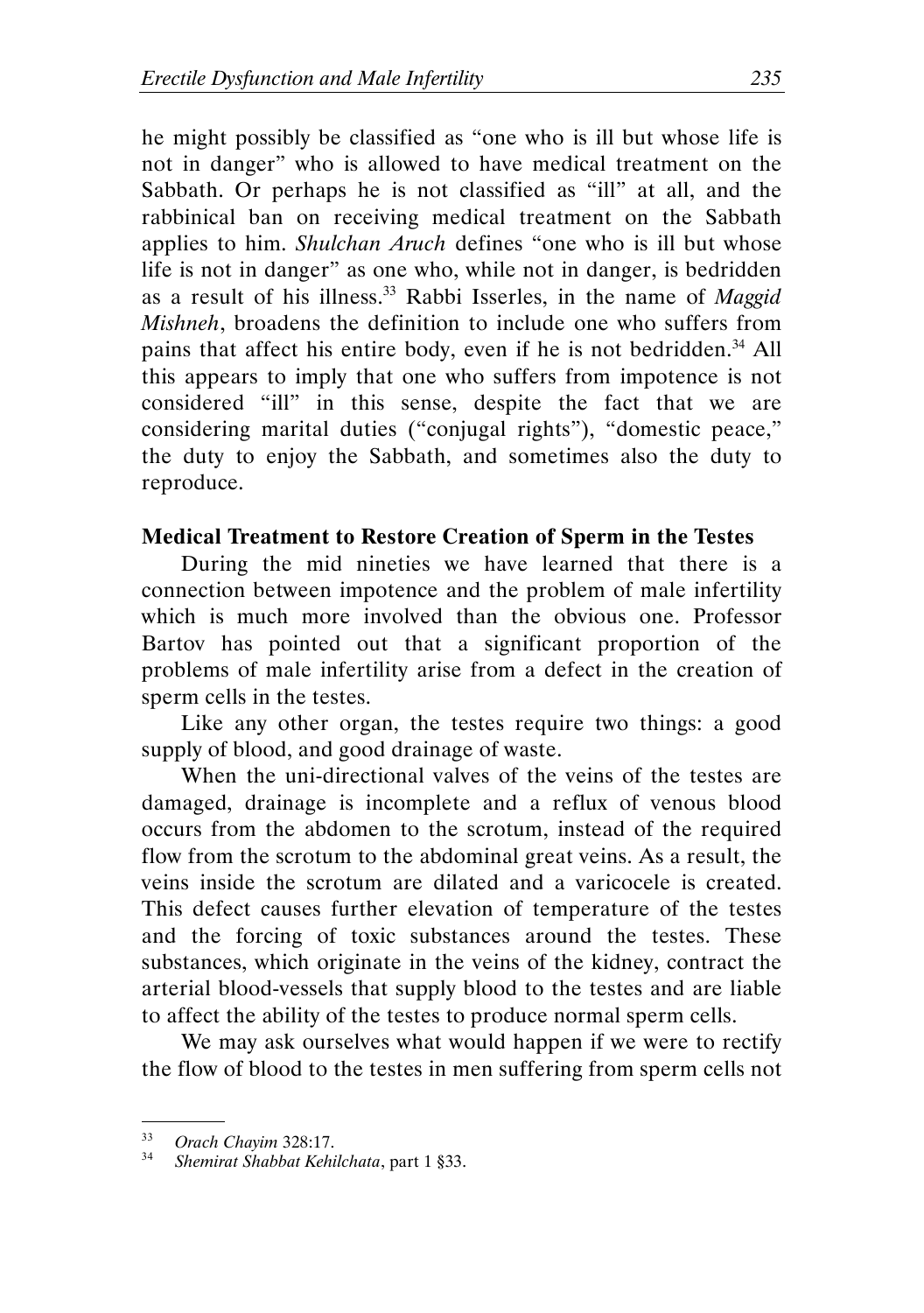being produced properly in the testes. The question is of considerable interest, especially with regard to men who do not suffer from varicocele, although the flow of blood to their testes is reduced. The discussion on this question became practical when it was found that some of the treatments provided against impotence also happened to increase the flow of blood to the testes, and even to increase the size of the testes themselves.

The following case speaks for itself. A man of 34 was married for 12 years without children. The reason for his infertility was severe OTA syndrome. Dozens of treatments of artificial insemination (AIH) did not produce pregnancy, nor did four attempts at in-vitro fertilization (IVF). At one stage the man also started to suffer from impotence and was given injections in the cavities. The size of his testes was measured before the injection,

|                                              | of<br>Volume<br>right testicle<br>in cc | Percentage<br>Change<br>(right) | Volume of<br>left testicle<br>in cc | Percentage<br>Change<br>(left) |
|----------------------------------------------|-----------------------------------------|---------------------------------|-------------------------------------|--------------------------------|
| Before<br>Treatment                          | 8.4                                     |                                 | 6.4                                 |                                |
| After the first<br>ICI                       | 8.8                                     |                                 | 7.3                                 |                                |
| in<br>Increase<br>after<br>volume<br>1st ICI |                                         | $\Delta$ = 4.8%                 |                                     | $\Delta$ = 14\%                |
| 1 Week after<br>1st treatment                | 9.5                                     |                                 | 7.9                                 |                                |
| in<br>Increase<br>volume during<br>week      |                                         | $\Delta$ = 13%                  |                                     | $\Delta$ = 23%                 |

Table no. 1: Effects of ICI (intra-cavernous injection) on testicular volume

half an hour after the injection, and again a week later. Table 1 indicates the changes in size of the testes as a result of treatment. This effect was found merely by chance, because the purpose of the injections was to treat impotence, not infertility. We said to ourselves that if the physiological logic held and we had indeed